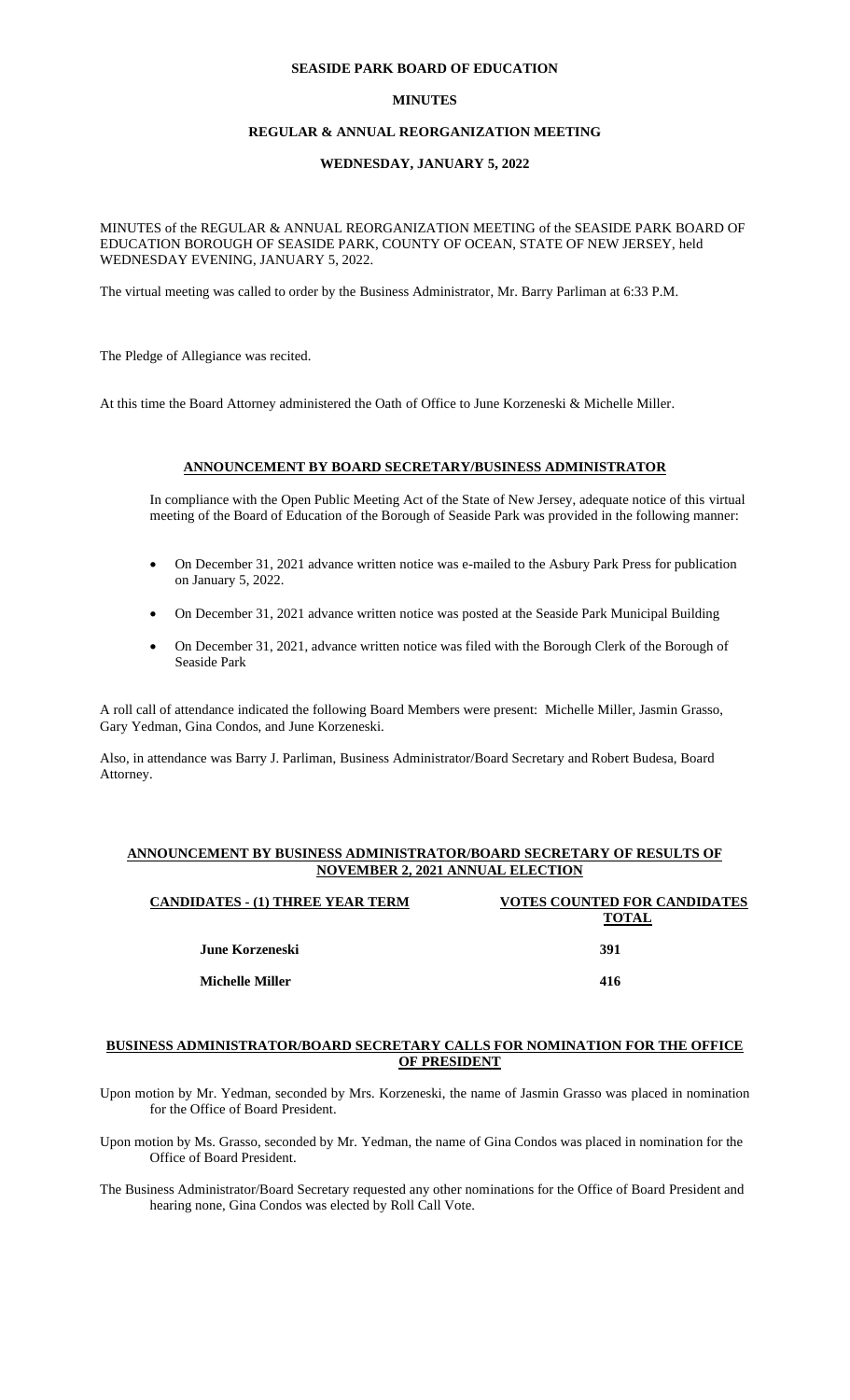## **NEW BOARD PRESIDENT CALLS FOR NOMINATIONS FOR OFFICE OF VICE PRESIDENT**

Mrs. Condos announced that nominations were now in order for the Office of Vice President.

Upon motion by Mr. Yedman, seconded by Mrs. Korzeneski, the name of Jasmin Grasso was placed in nomination for the Office of Vice President.

The President requested any other nominations for the Office of Vice President and hearing none, Jasmin Grasso was elected by Roll Call Vote.

Upon motion by Ms. Miller, seconded by Mr. Yedman the following resolutions were approved;

#### **ANNUAL RESOLUTIONS**

RESOLVED, That the New Jersey School Boards Association "Code of Ethics" shall be considered the official Code of Ethics of the Seaside Park Board of Education:

#### CODE OF ETHICS

- a. I will uphold and enforce all laws, state board rules and regulations, and court orders pertaining to schools. Desired changes should be brought about only through legal and ethical procedures.
- b. I will make decisions in terms of the educational welfare of children and will seek to develop and maintain public schools which meet the individual needs of all children regardless of their ability, race, creed, sex or social standing.
- c. I will confine my Board action policy-making, planning, and appraisal, and I will help to frame policies and plans only after the board has consulted those who will be affected by them.
- d. I will carry out my responsibility, not to administer the schools, but, together with my fellow Board members, to see that they are well run.
- e. I will recognize that authority rests with the Board of Education and will make no personal promises nor take any private action which may compromise the Board.
- f. I will refuse to surrender my independent judgment to special interest or partisan, political groups or to use the schools for personal gain or for the gain of friends.
- g. I will hold confidential all matters pertaining to the schools which, if disclosed, would needlessly injure individuals or the schools. But in all other matters, I will provide accurate information and, in concert with my fellow Board members, interpret to the staff the aspirations of the community for its schools.
- h. I will vote to appoint the best qualified personnel available after consideration of the recommendation of the chief administrative officer.
- i. I will support and protect school personnel in proper performance of their duties.
- j. I will refer all complaints to the chief administrative officer and will act on such complaints at public meetings only after failure of administrative solution.

All members present voting Aye.

Upon motion by Ms. Grasso, seconded by Mr. Yedman, the following resolutions were approved:

#### **APPOINTMENT OF DELEGATE AND ALTERNATE TO N.J.S.B.A.**

RESOLVED, That the Board of Education appoint the following members as Delegate and Alternate, respectively, to New Jersey School Boards Association, commencing January 5, 2022 and until the next Organization Meeting of the Board of Education in 2023.

Gary Yedman, Delegate

Jasmin Grasso, Alternate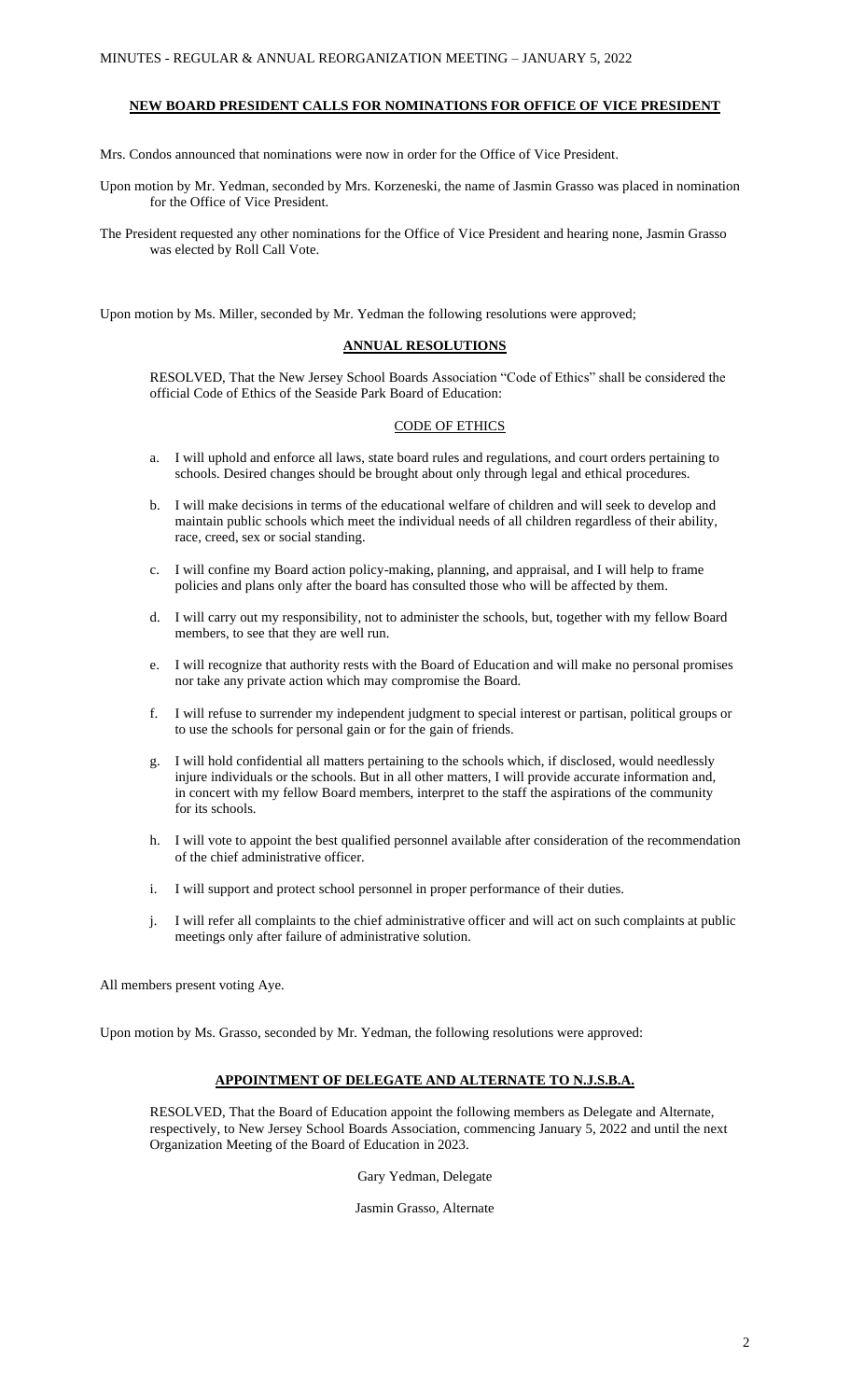#### **APPOINTMENT OF DELEGATE AND ALTERNATE OF O.C.S.B.A.**

RESOLVED, That the Board of Education appoint the following members as Delegate and Alternate, respectively, to Ocean County School Boards Association, commencing January 5, 2022 and until the next Organization Meeting of the Board of Education in 2023.

Michelle Miller, Delegate

June Korzeneski, Alternate

All members present voting Aye.

Upon motion by Ms. Miller, seconded by Mr. Yedman, the following resolution was approved:

## **APPROVAL OF MINUTES OF PREVIOUS MEETING**

RESOLVED, That the Board of Education approve the minutes of the following meeting as prepared by the Board Secretary:

Monday, November 8, 2021 – Regular Meeting

All members present voting Aye.

## **COMMUNICATIONS**

- A. Letter dated December 1, 2021 from Charles Muller, Interim Executive County Superintendent re: Lavallette Borough School District
- B. Thank you card and donation from Lavallette Recreation Department Pickleball Group

## **PUBLIC COMMENTS ON AGENDA ITEMS**

There were none.

Upon motion by Mrs. Korzeneski, seconded by Ms. Grasso, the following resolutions A-E were approved;

### **RESOLUTIONS**

## **A. AUTHORIZATION TO APPROVE RESOLUTION FOR SEMI PROGRAM**

RESOLVED, That the Board of Education approve the following resolution:

#### **Waiver of Requirements Special Education Medicaid Initiative (SEMI) Program**

Whereas, NJAC 6A:23A-5.3 provides that a school district may request a waiver of compliance with respect to the district's participation in the Special Education Medicaid Initiative (SEMI) Program for the 2021 - 2022, and

Whereas, the Seaside Park Board of Education desires to apply for this waiver due to the fact that the district has fewer than 40 Medicaid eligible classified students.

Now Therefore Be It Resolved, that the Seaside Park Board of Education hereby authorizes the Chief School Administrator to submit to the Executive County Superintendent of Schools in the County of Ocean an appropriate waiver of the requirements of NJAC 6A:23A-5.3 for the 2021 - 2022 school year.

#### **B. TRAVEL AND RELATED EXPENSE REIMBURSEMENT 2021-2022**

WHEREAS, the Seaside Park Board of Education recognizes school staff and Board members will incur travel expenses related to and within the scope of their current responsibilities and for travel that promotes the efficient operation of the school district; and

WHEREAS, N.J.A.C. 6A:23B-1.1 et seq. requires Board members to receive approval of these expenses by a majority of the full voting membership of the Board and staff members to receive prior approval of these expenses by the Superintendent of Schools and a majority of the full voting membership of the Board; and

WHEREAS, a Board of Education may establish, for regular district business travel only, an annual school year threshold of \$500.00 per staff member where prior Board approval shall not be required unless this annual threshold for a staff member is exceeded in a given school year (July 1 through June 30); and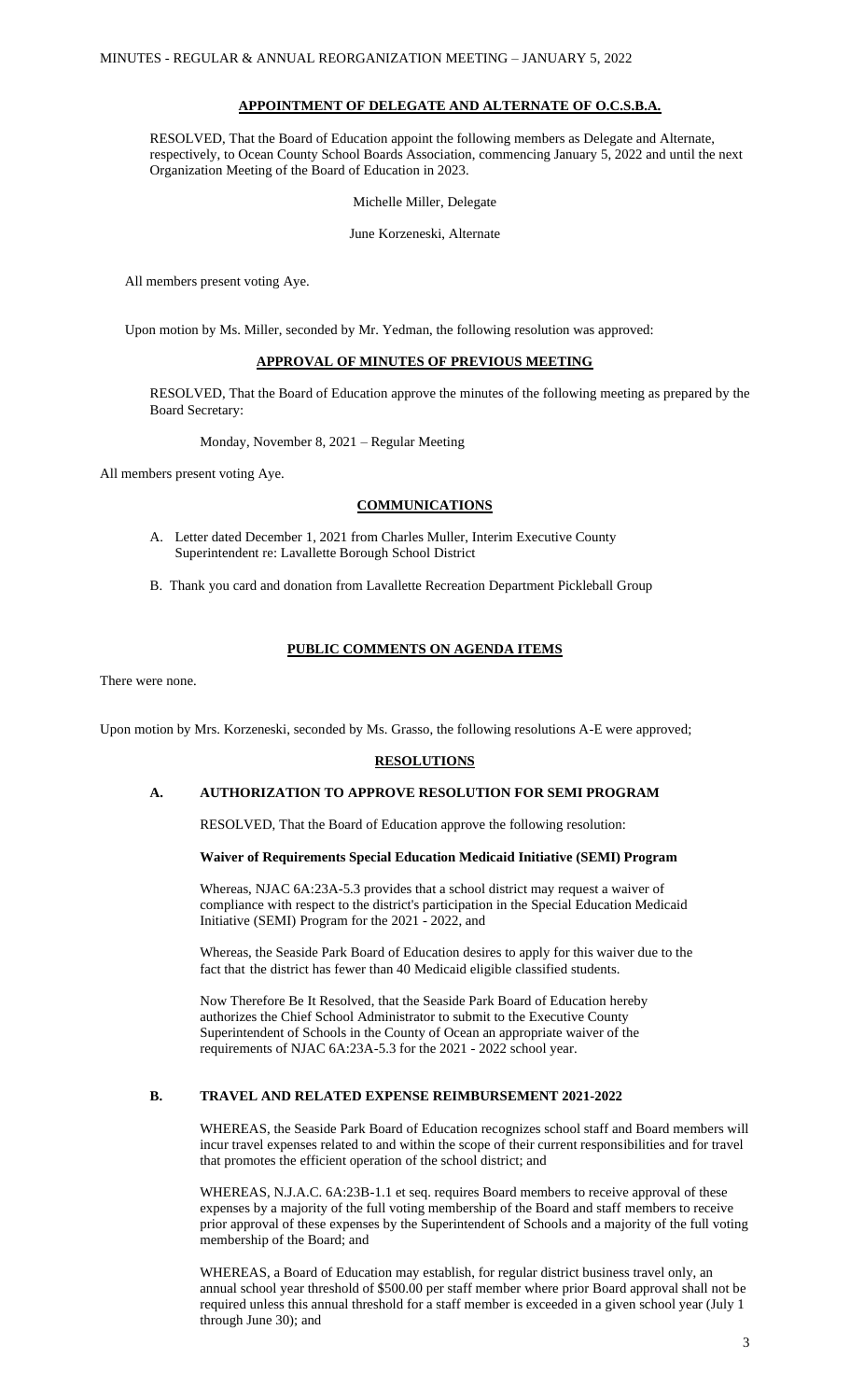WHEREAS, travel and related expenses not in compliance with N.J.A.C. 6A:23B-1.1 et seq., but deemed by the Board of Education to be necessary and unavoidable as noted on the approved Board of Education Out of District Travel and Reimbursement Forms; now

THEREFORE, BE IT RESOLVED, the Board of Education approves all travel not in compliance with N.J.A.C. 6A:23B-1.1 et seq. as being necessary and unavoidable as noted on the approved Board of Education Out of District Travel and Reimbursement Forms; and

BE IT FURTHER RESOLVED, the Board of Education approves travel and related expense reimbursements in accordance with N.J.A.C. 6A:23B-1.2(b), to a maximum expenditure of \$3,000.00 for all staff and board members.

## **C. APPROVAL OF OFFICIAL NEWSPAPER**

RESOLVED, That the Board of Education designate the Asbury Park Press as the official newspaper for the school district.

#### **D. ACCEPT RESIGNATION OF TREASURER OF SCHOOL MONIES**

RESOLVED, That the Board of Education accept the resignation with regret of Elizabeth Sarantinoudis as Treasurer of School Monies, effective February 28, 2022.

## **E. APPROVAL OF ANNUAL MEETING SCHEDULE**

RESOLVED, That the Board of Education approve the following schedule of meeting dates; formal action will be taken at all regular meetings. All meetings will be held at 6:30 P.M. on the 2nd Monday of every other month, with some exceptions.

> March 14, 2022 May 2, 2022 July 11, 2022 September 12, 2022 November 14, 2022 January 3, 2023

All members present voting Aye.

Upon motion by Mrs. Korzeneski, seconded by Ms. Miller the following resolutions F-L were approved;

## **F. CONFIRMATION OF USE OF BUILDING**

RESOLVED, That the Board of Education confirm use of the Multi-Purpose Room by the Toms River Black Sox U-10 Baseball Team for the purpose of agility training on Thursday & Friday nights starting in January and going through April between the hours of 6 P.M. -9:30 P.M.

## **G. CONFIRMATION OF USE OF BUILDING**

RESOLVED, That the Board of Education confirm use of the Multi-Purpose Room by the Toms River Basketball Association for the purpose of weekly practices on Wednesday nights starting in January and going through February between the hours of 6:30 – 8:00 P.M.

## **H. CONFIRMATION OF USE OF BUILDING**

RESOLVED, That the Board of Education confirm use of the Multi-Purpose Room by the Lavallette Recreation Department for the purpose of pickleball games on Mondays, Thursdays and Fridays starting in December and going through March during various hours, provided to the board in writing.

# **I. AUTHORIZATION OF USE OF BUILDING**

RESOLVED, That the Board of Education authorize use of the Multi-Purpose Room, classrooms and bathrooms by the Shore Ballet School on May 21 & 22, 2022 for the purpose of their dance recital, between the hours of 9:00 A.M. – 6:00 P.M.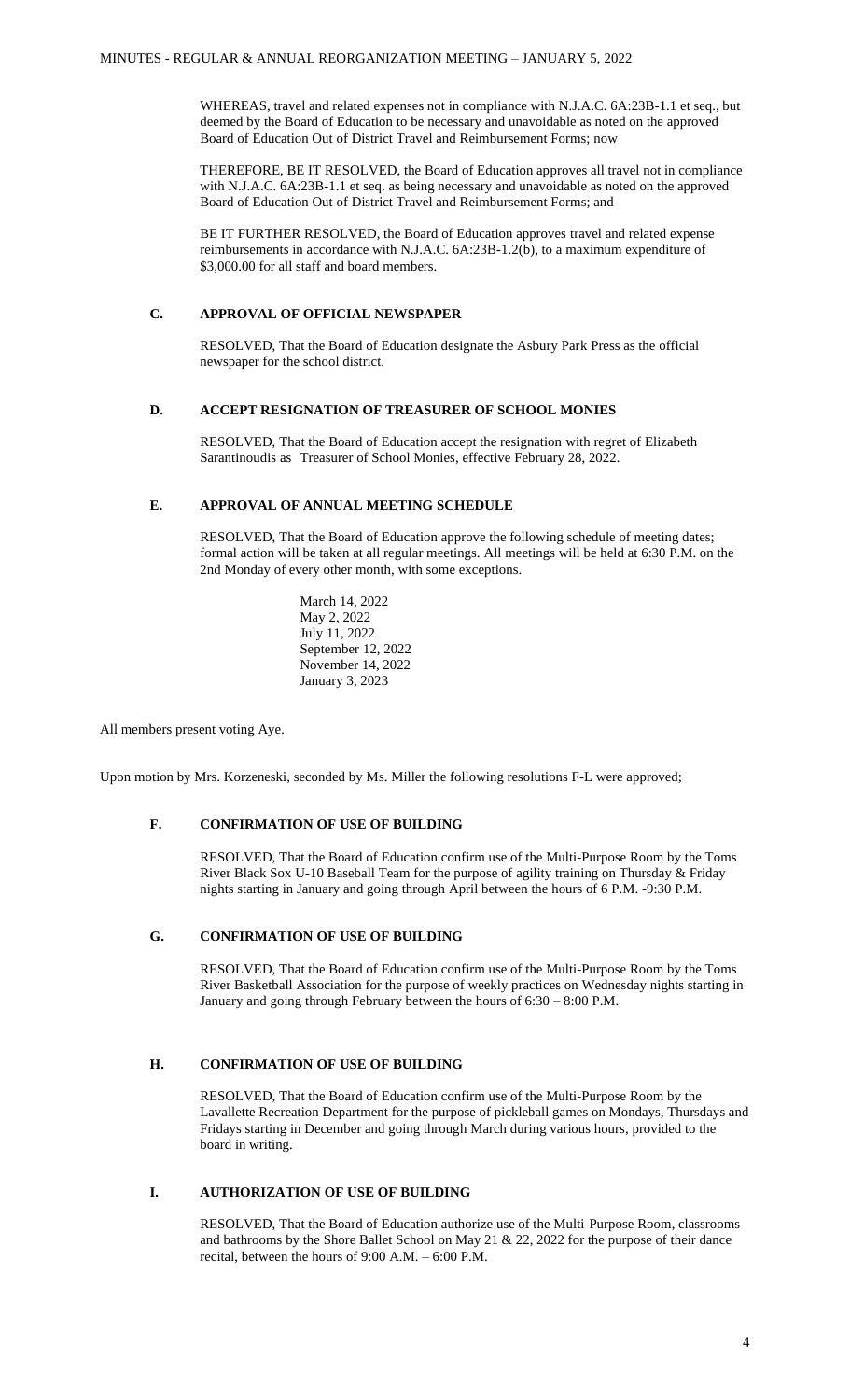# **J. APPOINT A REPRESENTATIVE TO THE LAVALLETTE BOARD OF EDUCATION**

Resolved, That the Seaside Park Board of Education appoint June Korzeneski as a representative on the Lavallette Board of Education commencing on January 5, 2022 and until the next Organization Meeting of the Board of Education in 2023.

## **K**. **CONFIRMATION OF TRANSPORTATION CONTRACTS**

RESOLVED, That the Board of Education confirm the following contracts with Toms River Regional Schools for transportation for the 2021-2022 school year:

ROUTE # 1E11A - Intermediate East – 9/1/21-6/30/22 - \$300.60

ROUTE # SB70A – Silver Bay – 9/1/21-6/30/22 - \$3,749.40

ROUTE # WD51A – West Dover – 9/1/21-6/30/22 - \$2,250.00

ROUTE # WS18A – Washington Street – 9/1/21-6/30/22 - \$433.80

## **L. CONFIRMATION OF 2021-2022 PURCHASE ORDERS**

RESOLVED, That the Board of Education confirm the following 2021-2022 purchase orders in the various categories and amounts shown for a total of \$88,193.87.

| $P.O.$ # | <b>VENDOR</b>                 | <b>DESCRIPTION</b>                      | <b>ACCOUNT</b> | <b>AMOUNT</b> |
|----------|-------------------------------|-----------------------------------------|----------------|---------------|
| 2022-053 | Williamson Law                | <b>Office Supplies</b>                  | 11-999-230-610 | 416.63        |
| 2022-054 | Postmaster                    | <b>Stamps</b>                           | 11-999-230-610 | 290.00        |
| 2022-055 | <b>ADP</b>                    | <b>Payroll Processing</b>               | 11-999-230-339 | 296.29        |
| 2022-056 | <b>CIT</b>                    | Phone System                            | 11-999-230-530 | 98.65         |
| 2022-057 | <b>UGI</b> Energy             | Gas Delivery                            | 11-999-262-621 | 142.13        |
| 2022-058 | <b>Staples</b>                | <b>Office Supplies</b>                  | 11-999-251-340 | 1.167.69      |
| 2022-059 | <b>JCP&amp;L</b>              | Electricity                             | 11-999-262-622 | 390.06        |
| 2022-060 | <b>NJNG</b>                   | <b>Gas Supply</b>                       | 11-999-262-621 | 190.27        |
| 2022-061 | Mr. Keys                      | Lockbox/Keys                            | 11-999-261-420 | 212.18        |
| 2022-062 | Boro of SSP                   | Water/Sewer                             | 11-999-262-490 | 392.65        |
| 2022-063 | <b>Lavallette BOE</b>         | Tuition Regular-Oct 21                  | 11-999-100-561 | 13,975.95     |
| 2022-064 | <b>Lavallette BOE</b>         | Tuition Regular-Nov 21                  | 11-999-100-561 | 14,748.85     |
| 2022-066 | <b>Robert Erdman Plumbing</b> | <b>Bathroom Repair</b>                  | 11-999-262-420 | 150.00        |
| 2022-067 | Wells Fargo Vendor            | Copier                                  | 11-999-230-530 | 79.06         |
| 2022-068 | Bahr & Sons                   | <b>Electrical Upgrades</b>              | 12-999-400-450 | 4,500.00      |
| 2022-069 | AT&T                          | <b>Phone Service</b>                    | 11-999-230-530 | 362.78        |
| 2022-070 | <b>Graytex Papers</b>         | <b>Office Supplies</b>                  | 11-999-230-610 | 155.38        |
| 2022-071 | Rullo & Juliet                | <b>Right to Know</b>                    | 11-999-262-300 | 475.00        |
| 2022-073 | Wells Fargo Vendor            | Copier                                  | 11-999-230-530 | 79.06         |
| 2022-074 | <b>Toms River BOE</b>         | Tuition Reg; Sep-Nov                    | 11-999-100-561 | 17,564.60     |
| 2022-074 | <b>Toms River BOE</b>         | Tuition Spec Ed; Sep-Nov 11-999-100-562 |                | 29,130.75     |
| 2022-074 | <b>Toms River BOE</b>         | Transportation; Sep-Nov                 | 11-999-270-513 | 2,020.14      |
| 2022-075 | Twin Rocks Water              | <b>Water Delivery</b>                   | 11-999-230-610 | 27.57         |
| 2022-077 | <b>MGL Printing</b>           | <b>Office Supplies</b>                  | 11-999-230-339 | 213.00        |
| 2022-079 | <b>JCP&amp;L</b>              | Electricity                             | 11-999-262-622 | 791.57        |
| 2022-080 | On Tech Consulting            | <b>Prof Services</b>                    | 11-999-230-339 | 323.61        |

All members present voting Aye.

Upon motion by Ms. Miller, seconded by Mrs. Korzeneski, the following resolutions A-C were approved;

## **SCHOOL BUSINESS ADMINISTRATOR REPORT - Mr. Barry Parliman**

#### **A. APPROVAL OF FINANCIAL REPORTS**

RESOLVED, That the Board of Education accept and file the following financial report for the period ended October 31, 2021 and November 30, 2021; copy to follow in the minutes of this meeting:

- Secretary's Report of Expenditures
- Treasurer of School Monies Report